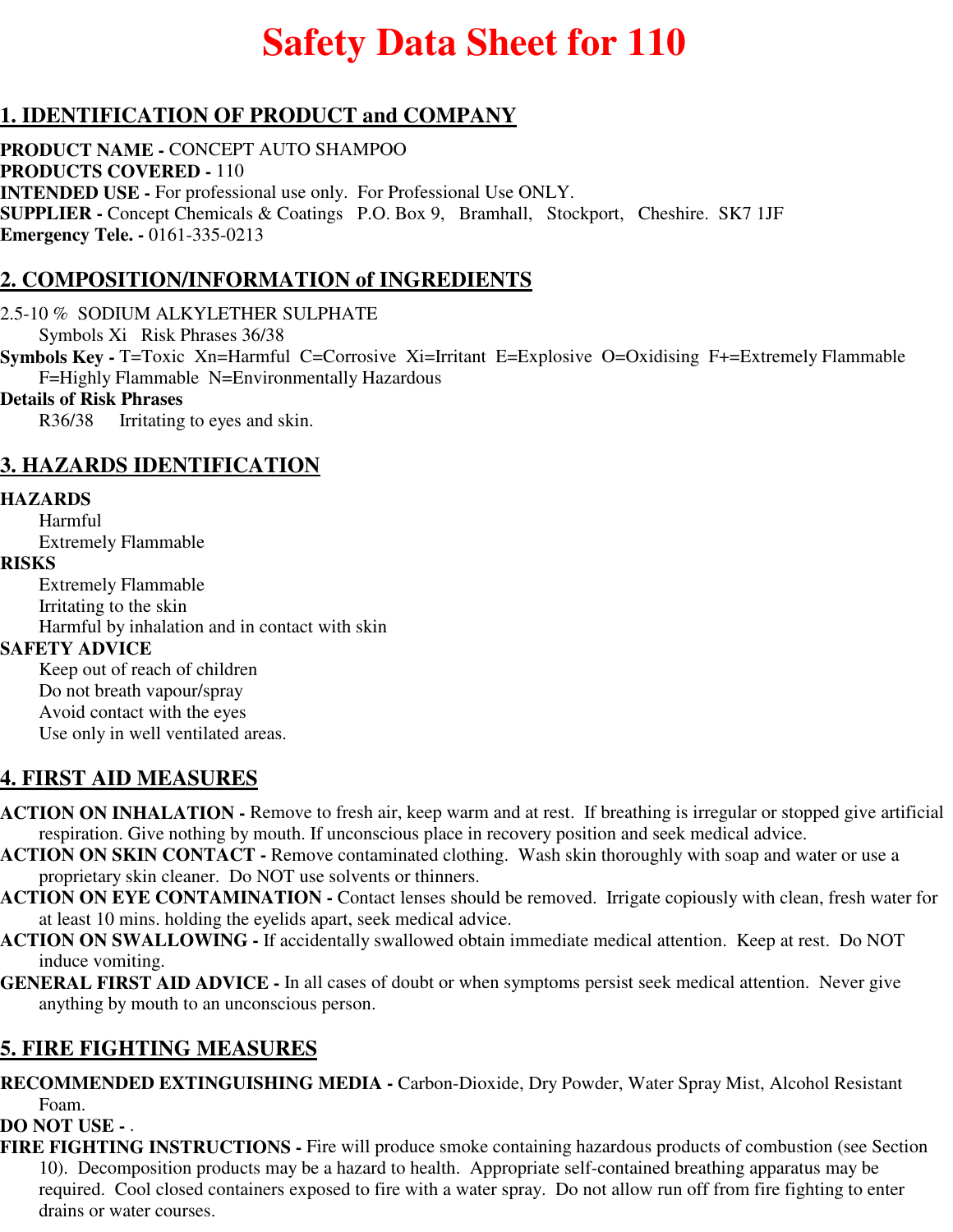# **6. ACCIDENTAL RELEASE MEASURES**

Exclude sources of ignition and ventilate the area. Exclude non-essential personnel. Avoid breathing vapours. Refer to protective measures listed in sect. 7&8. Contain and collect spillages with non-combustible absorbent materials e.g. sand, earth and place in suitable container for disposal in accordance with the waste regulations Do not allow to enter drains or water courses. If it does the local water company should be contacted immediately, in case of contamination of streams rivers or lakes the National Rivers Authority

# **7. STORAGE AND HANDLING**

- **STORAGE PRECAUTIONS -** Observe the label precautions. Store between 5 & 25 $\phi$ C in a dry well ventilated place away from sources of heat, ignition and direct sunlight. No smoking.
- **HANDLING PRECAUTIONS** Vapours are heavier than air and may spread along floors. They may form explosive mixtures with air. Prevent creation of explosive or flammable mixtures and avoid vapour concs higher than the OEL Do not use in areas where potential sources of ignition exist. Electrical equipment should be protected to the appropriate standard. Use non sparking tools & exclude sources of heat, sparks & flames Keep container tightly closed. Never use pressure to empty, container is not a pressure vessel. Always keep in containers made of the same material as the supply container. Avoid skin & eye contact. For personal protection see Sect.8. Good housekeeping and regular removal of waste materials will minimise risks.

# **8. EXPOSURE CONTROLS AND PERSONAL PROTECTION**

### **OCCUPATIONAL EXPOSURE LIMITS**

NO CHEMICALS PRESENT WITH EXPOSURE LIMITS

- **ENGINEERING PRECAUTIONS** Provide adequate ventilation. Where reasonably practicable this should be achieved by the use of local exhaust ventilation and good general extraction. If extraction methods are insufficient to maintain concentrations of particulates and/or solvent vapours below relevant OEL's, suitable respiratory protective equipment should be worn.
- **GENERAL PRECAUTIONS** All ppe, including rpe, used to control exposure to hazardous substances must be selected to meet the requirements of the COSHH regulations.
- **RESPIRATORY PROTECTION** Air fed respiratory equipment should be worn when sprayed if levels cannot be controlled below OEL's and engineering methods cannot be reasonably improved.
- **HAND PROTECTION Full physical protection is best. Seek relevant advice from glove manufacturers. Barrier cream may** be of help but should not be applied after exposure has occurred.
- **EYE PROTECTION -** Eye protection designed to protect against liquid splashes should be worn.
- **SKIN PROTECTION -** Cotton or cotton/synthetic overalls or coveralls are normally suitable. Grossly contaminated clothing should be removed and the skin washed with soap  $\&$  water or a proprietary skin cleaner.

# **9. PHYSICAL AND CHEMICAL PROPERTIES**

**Physical State -** RED FLUID **Specific Gravity -** 1.023 **Vapour Density -** HEAVIER than AIR **Solubility in Water -** MISCIBLE

# **10. STABILITY AND REACTIVITY**

Stable under the recommended storage & handling conditions (see Sect.7). In a fire, hazardous decomposition products such as smoke, carbon monoxide, carbon dioxide, and oxides of nitrogen may be produced.

# **11. TOXICOLOGICAL INFORMATION**

There is no data available on the product itself. Exposure to organic solvent vapours may result in adverse health effects such as irritation of the mucous membrane and respiratory system and adverse effects on the renal and central nervous systems. Symptons include headaches, dizziness, fatigue, muscular weakness, drowsiness and in extreme cases unconsciousness. Splashes in the eyes may cause irritation and reversible local damage. Repeated or prolonged contact with the product may lead to removal of natural fats from the skin resulting in non-allergic contact dermatitis and